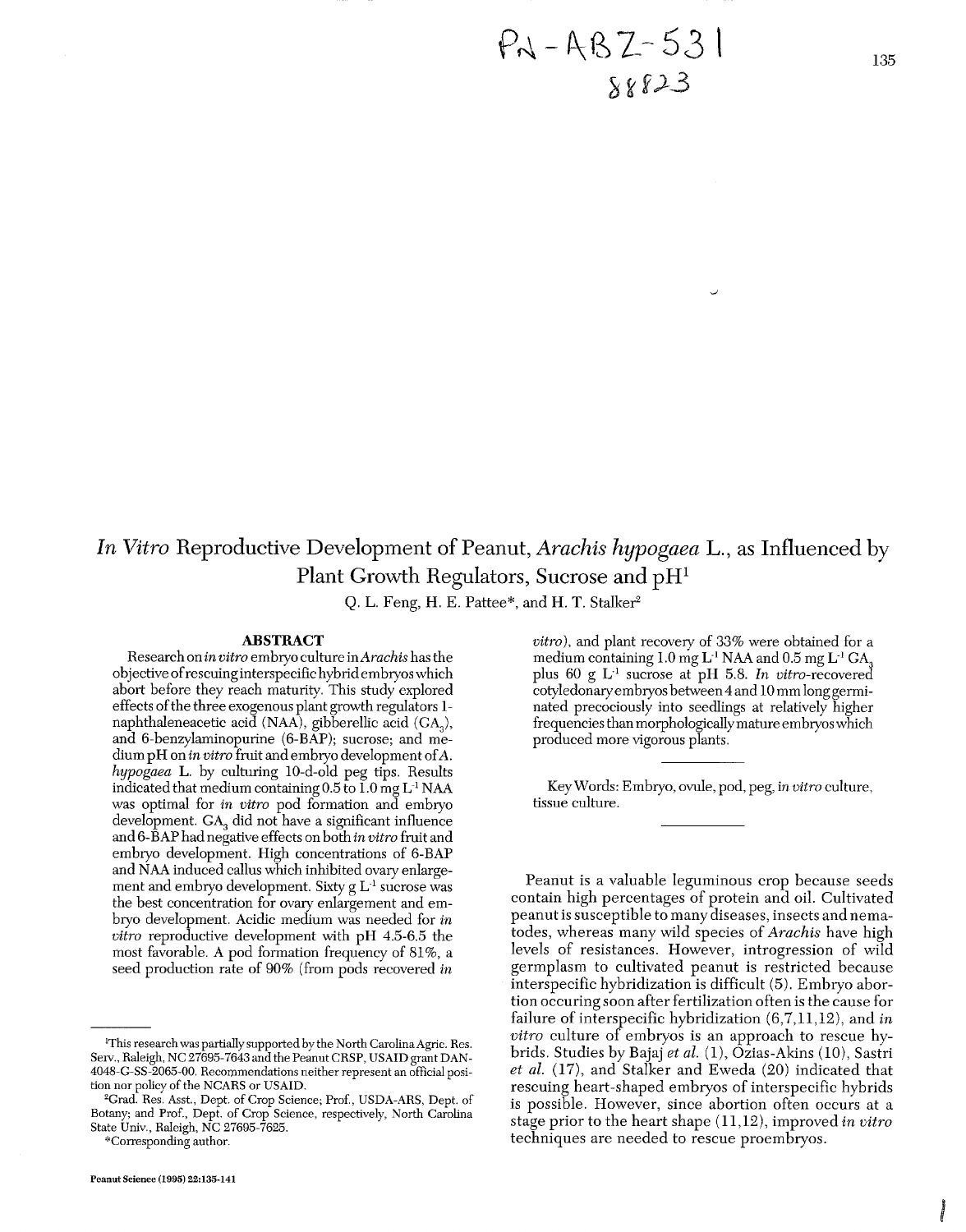Previous work has resulted in multicellular globular embryos derived from one- to two-celled proembryos of selfed A. *hypogaea* L. (8,13,14). Ziv and Sagar (23) achieved in *vitro* growth of *A. hypogaea* ovules and obtained viable young seedlings by a two-step process. Mature seeds were obtained from several-celled proembryos of A. *hypogaea* and *A. duranensis* Krapov. and *W.* C. Gregory by Feng *et al.* (2,3), but at a very low frequency. The objective of this research was to evaluate effects of plant growth regulators, sucrose, and medium pH on *in vitro* reproductive growth and development in A. *hypogaea.* 

# Materials and Methods

Plants of A. *hypogaea* cv. NC 6 were grown in 15 x 15-cm pots in a greenhouse at North Carolina State University, Raleigh, NC during the summer of 1994. Selfed flowers were marked daily at anthesis with colored tags, and elongating aerial pegs were collected 10 d later. Pegs were rinsed in running tap water for 5 min, surface-sterilized in 70% ethanol for 10 sec, 0.1% mercuric chloride for 8 min, and then washed three times for 10 min each with sterile distilled water. Peg tips containing the ovary and peg meristem were excised 10 mm from the apex. Explants were cultured either in 250-mL flasks or 51 x 98-mm jars by inserting 2 to 3 mm of the cut end vertically into the medium with the apex end oriented upward. Each culture container included 50 mL of medium and one peg tip explant. The cultures were placed in the light (50 **pE** m-2 sec-') for 1 d and then kept in the dark at  $27 \pm 1$  C for 90 d in growth chambers, except for brief periodic observations. Three replications of six or eight peg tips each were observed in different experiments.

The basal medium in all experiments contained the inorganic components of MS medium (9), the organic components of B5 medium (4), 0.3 g L<sup>1</sup> casein hydrolysate and 60 g L-' sucrose except where specifically mentioned. All media were adjusted to pH 5.8, except when noted, and solidified with  $6 g L<sup>1</sup>$  Difco Bacto agar. Deviations from the basal medium were made in experiments evaluating plant growth regulator, sucrose, and pH influences on reproductive development. An experiment was conducted to evaluate the effects of the exogenous plant growth regulators 1 naphthaleneacetic acid (NAA), gibberellic acid (GA<sub>3</sub>), and 6-benzylaminopurine (6-BAP) (Table 1). In experiments studying the effects of sucrose and acidity of initial culture medium, the concentrations of NAA,  $GA_3$ , and 6-BAP were 1.0, 0.5, and 0.05 mg L-l, respectively. In the sucrose experiment, concentrations of sucrose were increased from 0 to 150 g  $L^{-1}$  by increments of 15 g  $L^{-1}$ . In the experiment testing pH influences on reproductive development, the

**Table 1. Effects of plant growth regulators on** *in uitro* **pod formation, embryo development, and plant regeneration of A.** *hypogae~.~* 

| Conc. of growth | Pod for- | Pod          | Embryo development <sup>b</sup> |                  |             |          | Mature |
|-----------------|----------|--------------|---------------------------------|------------------|-------------|----------|--------|
| regulator       | mation   | volume       | Prior to cotyledon              | Immature seed    | Mature seed | Seedling | plant  |
| $mgL-1$         | $\%$     | $\rm cm^{3}$ |                                 |                  | $\%$ –      |          |        |
|                 |          |              |                                 | $\mathbf{NAA}^c$ |             |          |        |
| 0.00            | 12.4     | 6.2          | 8.4                             | 4.2              | 8.4         | 8.3      | 0.0    |
| 0.50            | 53.8     | 6.0          | 12.6                            | 20.8             | 16.6        | 29.2     | 12.5   |
| 1.00            | 61.9     | 5.1          | 12.6                            | 20.8             | 29.2        | 25.0     | 12.5   |
| 2.00            | 20.5     | 1.0          | 20.8                            | 0.0              | 4.2         | 0.0      | 0.0    |
|                 |          |              |                                 | $GA_a^d$         |             |          |        |
| 0.00            | 38.1     | 4.2          | 20.8                            | 4.2              | 20.8        | 4.2      | 0.0    |
| 0.05            | 30.0     | 3.7          | 16.6                            | 12.6             | 4.2         | 16.7     | 0.0    |
| 0.50            | 61.9     | 5.1          | 12.6                            | 20.8             | 29.2        | 25.0     | 12.5   |
| 1.00            | 39.5     | 3.8          | 16.6                            | 12.6             | 12.6        | 12.5     | 8.3    |
|                 |          |              |                                 | $6-BAPe$         |             |          |        |
| 0.00            | 81.0     | 11.2         | 25.0                            | 50.0             | 29.2        | 62.5     | 29.2   |
| 0.05            | 61.9     | $5.1\,$      | $12.6\,$                        | 20.8             | 29.2        | 25.0     | 12.5   |
| 0.10            | 34.8     | 2.1          | 20.8                            | 0.0              | 12.6        | 0.0      | 0.0    |
| 0.20            | 31.4     | $0.5\,$      | 62.4                            | 0.0              | 0.0         | 0.0      | 0.0    |
| 0.50            | 47.6     | 0.2          | 45.8                            | 0.0              | 0.0         | 0.0      | 0.0    |
| Controlf        | 44.3     | 9.0          | 20.8                            | 8.4              | 37.4        | 37.5     | 16.7   |
| LSD(0.05)       | 36.1     | 3.6          | 32.6                            | 17.4             | 25.6        | 22.5     | 15.2   |

<sup>a</sup>The data were averaged from three replicates of eight peg tips each.

bMature seeds were those which contained fully developed cotyledons and thin seed coats; immature seeds were those which contained developing cotyledons which had not yet filled the capacity of the seeds; embryos prior to cotyledonary stage included all embryos at globular and heart-shaped stages.

The concentrations of  $GA$ <sub>2</sub> and 6-BAP in the media were 0.5 and 0.05 mg  $L^{-1}$ , respectively.

<sup>d</sup>The concentrations of NAA and 6-BAP in the media were 1.0 and 0.05 mg L<sup>-1</sup>, respectively.

<sup>e</sup>The concentrations of NAA and GA<sub>3</sub> in the media were 1.0 and 0.5 mg  $L<sup>-1</sup>$ , respectively.

(The medium did not contain any exogenous growth regulator.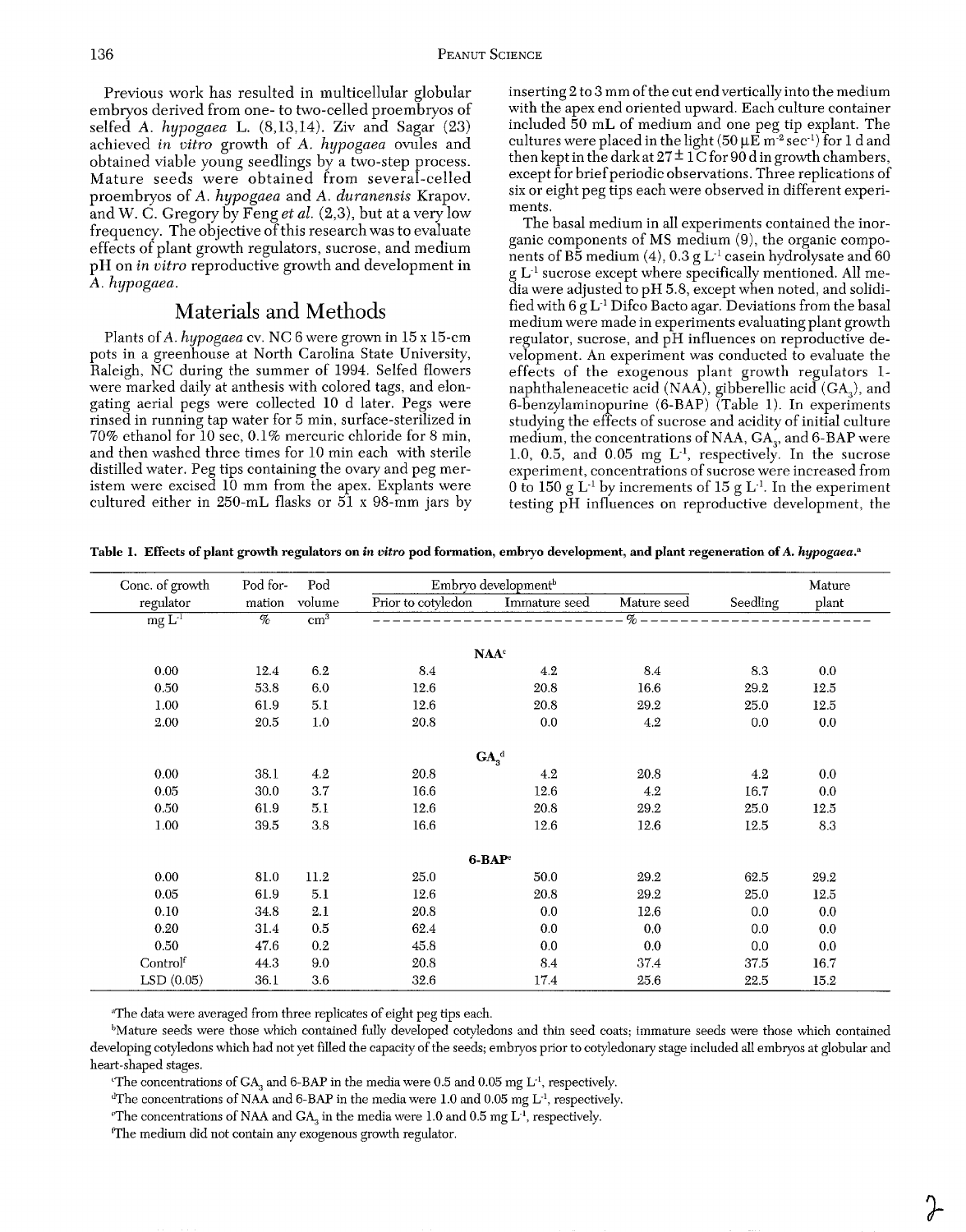medium was adjusted with HCl and NaOH from pH 4.5 to 8.0 by 0.5-unit increments. pH values of media were measured before and after 90 d culture.

Pod number and size, ovule growth, embryo development, peg elongation, fresh weight of callus, and root number were recorded at the end of 90 d culture. Pods were distinguished by being at least 3 mm long and 2 mm wide and having netted veins on the surface of the pericarp. Pod and ovule size was calculated by the formula:  $3/4 \pi L (W/2)^2$ , where Land Wwere the length and width of pods or ovules, respectively. Only ovules and embryos in pods were scored for growth. Experimental data were analyzed using the Analysis of Variance Procedure and Correlation Analysis in the SAS system (16). Because no transformation was found which would stabalize the error variance (due to the large number of zeros in data sets), nontransformed data are oresented. **<sup>I</sup>**

After culturing for 90 d, selected explants were subcultured in an attempt to obtain plants. Previous experiments indicated that ovules smaller than 4 x 7 mm contained heartshaped (or smaller) embryos, so these embryos were isolated from in vitro-developed pods and subcultured on MS media containing 60 g  $L^{-1}$  sucrose, 0.3 g  $L^{-1}$  casein hydrolysate, and  $0.5 \text{ mg } L^{-1}$  each of 6-BAP and  $GA$ , in the dark at 27 C. From the remaining pods, either cotyledonary embrvos or seed were isolated and all cotvledonarv embrvos and two-thirds of the seeds were subcultured on the same medium, but in the light (50  $\mu$ E m<sup>-2</sup> sec<sup>-1</sup>) for 12 hr duration to induce germination. After 1 mo, seedlings were transferred onto MS media with 0.5 mg L-' indole-3-butyric acid (IBA), and seedlings were planted in soil in the greenhouse after roots were produced. One-third of the mature seeds were placed directly into the soil for germination.

#### Results

When GA, and 6-BAP concentrations were 0.5 and  $0.05$  mg L<sup>-1</sup>, respectively, high percentages of pod formation were observed at both  $0.5$  and  $1.0$  mg L<sup>-1</sup> NAA (Table 1). These pods had a relatively large volume. Seventyfive and  $95\%$  of the pods obtained at 0.5 and 1.0 mg  $L<sup>-1</sup>$ NAA, respectively, contained cotyledonary embryos. Omitting NAA produced fewer pods, but they also were large and contained cotyledonary embryos (Table 1). When NAA was increased to  $2.0 \text{ mg L}^1$ , the number of pods, pod size, and embryo development were significantly  $(P\leq 0.05)$  reduced (Table 1). Increasing NAA promoted callus formation significantly ( $P\leq 0.05$ ), particularly at 2.0 mg  $L^1$  (Table 2). Increasing the concentrations of NAA from 0 to 1.0 mg L-' also enhanced root production.

In the GA, experiment, when NAA and 6-BAP concentrations were 1.0 and 0.05 mg  $L^{-1}$ , respectively, change of  $GA$ <sub>s</sub> levels did not significantly (P>0.05) influence pod or embryo development. However,  $0.5 \text{ mg L}^1$ GA, promoted a relatively higher frequency of pods, and appeared to produce more cotyledonary embryos than other GA, levels (Table 1). GA, had no significant effects on either callus or root formation (Table 2).

With 1.0 and 0.5 mg  $L^{-1}$  of NAA and  $GA_a$ , respectively, 6-BAP at 0 and  $0.05$  mg  $L^{-1}$  produced relatively more pods than the other concentrations tested (Table 1). Without 6-BAP or at the 0.05 mg  $L^{-1}$ , not only more pods were produced, but also larger pods and more developed

**Table 2. Effects of NAA,** *G&,* **and 6-BAP on root formation, and callus production of peg tip explants of A. hypogaea.** 

| Conc. of growth      | Root                         | Callus                |
|----------------------|------------------------------|-----------------------|
| regulators           | peg tip <sup>-1</sup>        | peg tip <sup>-1</sup> |
| $mgL-1$              | no.                          | g                     |
|                      | $NAA^a$                      |                       |
| 0.00                 | 0.66                         | 0.295                 |
| 0.50                 | 3.67                         | 3.854                 |
| 1.00                 | 5.62                         | 4.649                 |
| 2.00                 | 4.86                         | 8.091                 |
|                      | GA <sub>3</sub> <sup>b</sup> |                       |
| 0.00                 | 3.43                         | 5.158                 |
| 0.05                 | 5.57                         | 4.939                 |
| 0.50                 | 5.62                         | 4.649                 |
| 1.00                 | 3.86                         | 5.751                 |
|                      | $6 - BAPc$                   |                       |
| 0.00                 | 7.48                         | 0.461                 |
| 0.05                 | 5.62                         | 4.649                 |
| 0.10                 | 4.33                         | 8.061                 |
| 0.20                 | 2.19                         | 9.533                 |
| 0.50                 | 1.33                         | 11.122                |
| Control <sup>d</sup> | 4.91                         | 0.144                 |
| LSD(0.05)            | 2.65                         | 1.186                 |

"The concentrations of GA, and 6-BAP in the media were 0.5 and  $0.05$  mg  $L<sup>1</sup>$ , respectively.

bThe concentrations of NAA and 6-BAP in the media were 1.0 and  $0.05$  mg  $L<sup>1</sup>$ , respectively.

'The concentrations of NAA and GA, in the media were 1.0 and 0.5 mg L-', respectively.

dThe medium did not contain any growth regulator.

embryos were observed. However, increasing 6-BAP from 0.1 to 0.5 mg  $L^{-1}$  significantly (P $\leq$ 0.05) inhibited ovary enlargement, pod growth, and embryo development. At  $0.2$  and  $0.5$  mg  $L<sup>-1</sup>$  6-BAP, no cotyledonary embryos were recovered and most embryos were at the precotyledonary stage (Table 1). 6-BAP significantly  $($ P $\leq$ 0.05) induced callus formation and inhibited root production with increased concentrations (Table 2).

Basal medium, which did not contain growth regulators, gave 44.3% pods with an average size of  $9 \text{ cm}^3 \text{/Table}$ 1). Eleven seeds were recovered from 10 of these pods. These numbers were higher than those for most of growth regulator treatments except for the combination of 1.0 mg  $\mathrm{L}^{1}$  NAA and 0.5 mg  $\mathrm{L}^{1}$  GA<sub>3</sub>, which produced the highest rate (81.0%) of pod formation, largest pods (11 cm3), and the most seeds (19 seeds from 17 pods).

Correlations were estimated among the cultural responses for all treatments. Negative correlation coefficients were found between callus and pod number  $(r =$  $-0.14$ , P=0.40) and between callus and pod volume (r =  $-0.81$ , P $\leq$ 0.01). Callus thus appeared unrelated to pod number, but increasing callus was significantly associated with decreasing pod size. Further, embryo development was positively related to pod development, and the correlation coefficients between pod volume and imma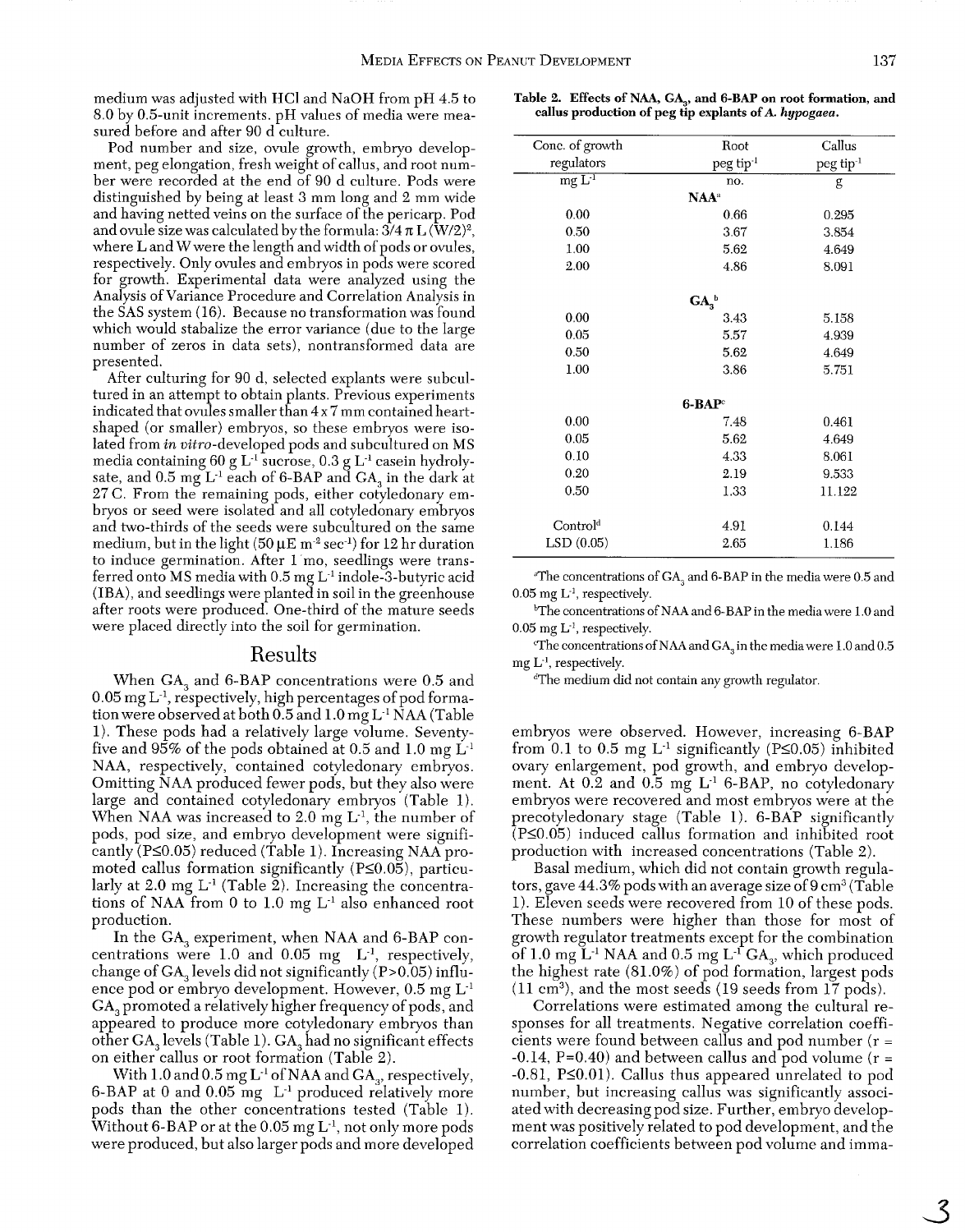ture seed, and pod volume and mature seed were  $0.67$  was suitable for producing pods; however, a maximum ( $P\leq 0.01$ ) and  $0.69$  ( $P\leq 0.01$ ), respectively. Positive corre-<br>number of pods was reached at  $60 g L^{-1}$  sucro  $(r = 0.40, \tilde{P} \le 0.01)$ . Most large pods had many roots which formed at the cut end of peg tip explants (Fig. 1).



Fig. 1. (A) An in vitro double pod of A. hypogaea in the medium **containing 1.0 mg L-I NAA and 0.5 mg L-'** GA,; **(B) a double pod**  in which only the basal seed developed while the apical embryo

(P $\leq$ 0.01) and 0.69 (P $\leq$ 0.01), respectively. Positive corre-<br>lation coefficients were observed between root number Sucrose concentrations at 60-105 g L<sup>-1</sup> resulted in larger lation coefficients were observed between root number Sucrose concentrations at 60-105 g L<sup>-1</sup> resulted in larger<br>and both pod number (r = 0.54, P≤0.01) and pod volume pods than other concentrations (Table 3; Fig. 2). The pods than other concentrations (Table 3; Fig. 2). The most cotyledonary embryos were observed at 60-90 g med at the cut end of peg tip explants (Fig. 1). L<sup>1</sup> sucrose. When sucrose levels were either at 0-30 g<br>A large range of media sucrose levels (30-135 g L<sup>1</sup>) L<sup>1</sup> or at 135-150 g L<sup>1</sup>, pod formation (and especially size) and embryo development were dramatically suppressed (Table 3; Fig. 2). No ovary enlargement was observed when sucrose was deleted from the media.

> Within the range of pH tested. pH 4.5-5.0 gave relatively more pods  $(Table 4)$  and  $p\hat{H} 8.0$  resulted in the fewest pods. However, pod size varied with the pH changes (Table 4; Fig. 3). As pH was raised from  $4.5$  to 8.0, pod size was gradually reduced. Neutral (pH 7.0) and basic (pH 7.5 and 8.0) media produced smaller pods than acidic  $(pH 4.5-6.5)$  media (Table 4; Fig. 3). Also embryo development was influenced by increased pH. At pH 4.5 and 5.0, more than 75% of the pods contained<br>seeds whereas, for neutral pH media, only a few embryos



degenerated; (C) a double pod which contained two small seeds; Fig. 2. Effect of sucrose concentrations on *in vitro* pod formation *(D)* a single pod *in vitro* recovered showing a mature seed inside of *A. hypogaea*. The (D) a single pod *in vitro recovered showing a mature seed inside* of A. *hypogaea*. The media contained 1.0 mg L<sup>-I</sup> NAA, 0.5 mg the pod.  $L^1$  GA<sub>3</sub>, and 0.05 mg  $L^1$  6-BAP at pH 5.8.

**Table 3. Effects of sucrose concentration on in vitro pod formation, embryo development, and plant regeneration of A. hypogaea."** 

| Conc. of         | Pod for- | Pod        |                    | Embryo development <sup>b</sup> |             |          | Mature |  |
|------------------|----------|------------|--------------------|---------------------------------|-------------|----------|--------|--|
| sucrose          | mation   | volume     | Prior to cotyledon | Immature seed                   | Mature seed | Seedling | plant  |  |
| g L <sup>1</sup> | $\%$     | $\rm cm^3$ |                    |                                 | $\%$        |          |        |  |
| $\theta$         | 0.0      | 0.00       | 0.0                | 0.0                             | 0.0         | 0.0      | 0.0    |  |
| 30               | 16.7     | 0.24       | 0.0                | 0.0                             | 0.0         | 0.0      | 0.0    |  |
| 45               | 38.9     | 2.49       | 22.2               | 5.6                             | 5.6         | 22.2     | 11.2   |  |
| 60               | 66.7     | 4.40       | 5.6                | 11.2                            | 16.6        | 33.4     | 22.2   |  |
| 75               | 33.3     | 5.37       | 5.6                | 16.6                            | 0.0         | 33.4     | 11.2   |  |
| 90               | 44.4     | 3.75       | 27.8               | 16.6                            | 0.0         | 33.4     | 0.0    |  |
| 105              | 27.8     | 4.49       | 22.0               | 0.0                             | 5.6         | 22.2     | 11.2   |  |
| 120              | 27.8     | 1.99       | 16.0               | 0.0                             | 5.6         | 22.2     | 0.0    |  |
| 135              | 22.2     | 0.60       | 16.8               | 0.0                             | 0.0         | 0.0      | 0.0    |  |
| 150              | 5.6      | 0.01       | 0.0                | 0.0                             | 0.0         | 0.0      | 0.0    |  |
| $LSD$ $(0.05)$   | 17.3     | 1.88       | 27.6               | 7.2                             | 12.4        | 39.6     | 21.8   |  |

"The media contained 1.0 mg L<sup>-1</sup> NAA, 0.5 mg L<sup>-1</sup> GA<sub>v</sub>, and 0.05 mg L<sup>-1</sup> 6-BAP. The data were averaged from three replicates of six peg tips each. 'The developmental stages of embryos were defined in Table 1.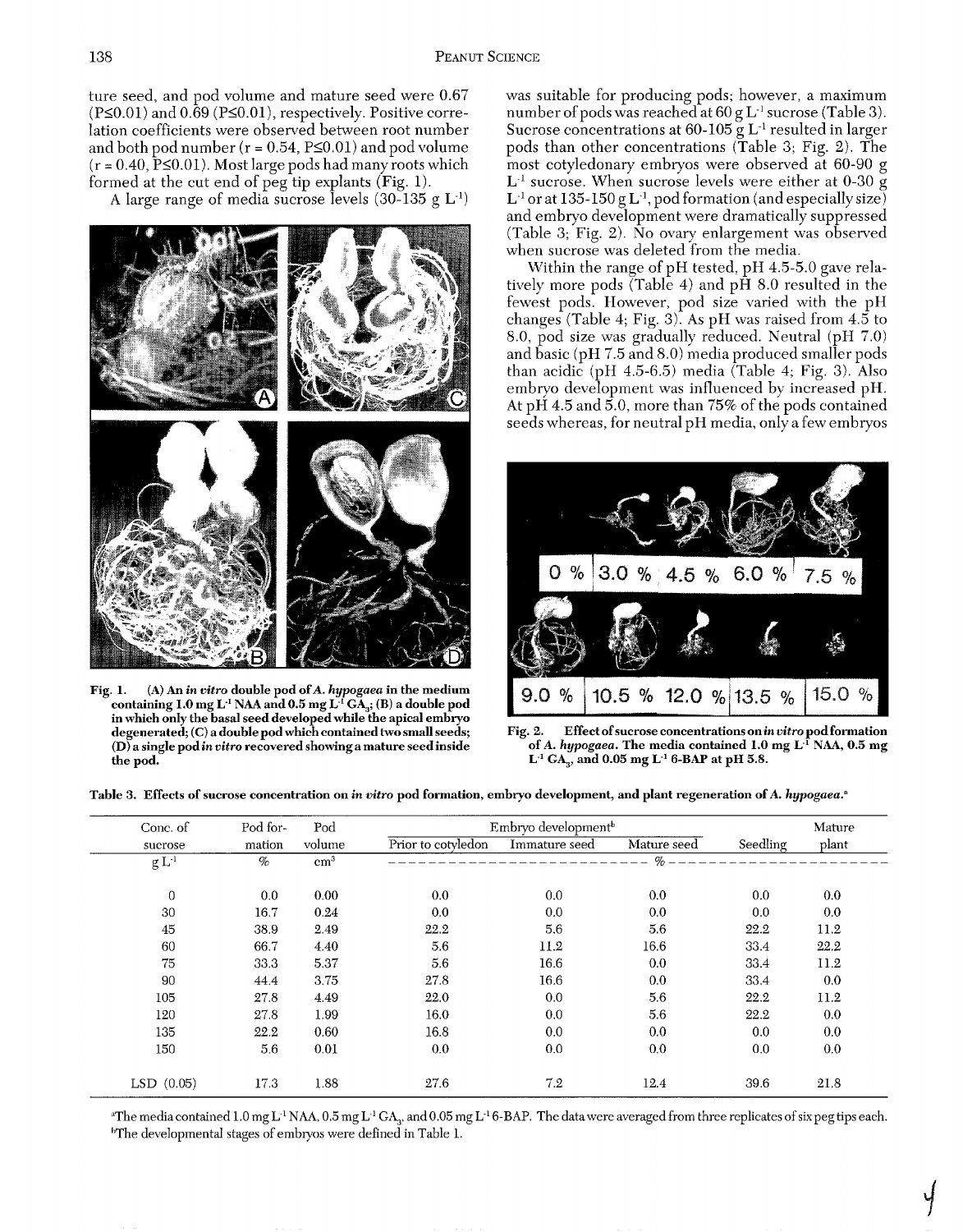| Conc. of  | Pod for- | Pod        | Embryo development <sup>b</sup> |               |             |          | Mature |
|-----------|----------|------------|---------------------------------|---------------|-------------|----------|--------|
| sucrose   | mation   | volume     | Prior to cotyledon              | Immature seed | Mature seed | Seedling | plant  |
| $g L-1$   | $\%$     | $\rm cm^3$ |                                 |               | $\%$ -      |          |        |
| 4.5       | 66.7     | 5.80       | 27.8                            | 22.2          | 33.4        | 33.3     | 16.7   |
| 5.0       | 72.2     | 5.41       | 11.2                            | 16.6          | 44.4        | 55.6     | 22.8   |
| 5.5       | 38.9     | 4.93       | 11.2                            | 0.0           | 27.8        | 22.2     | 16.7   |
| 6.0       | 50.0     | 4.21       | 16.6                            | 16.6          | 16.6        | 22.2     | 5.6    |
| 6.5       | 44.5     | 2.13       | 16.6                            | 5.6           | 5.6         | 5.6      | 0.0    |
| 7.0       | 55.6     | 0.81       | 22.2                            | 0.0           | 5.6         | 5.6      | 5.6    |
| 7.5       | 38.9     | 0.25       | 27.8                            | 0.0           | 0.0         | 0.0      | 0.0    |
| 8.0       | 16.7     | 0.08       | 33.4                            | 0.0           | 0.0         | 0.0      | 0.0    |
| LSD(0.05) | 30.3     | 2.42       | 32.2                            | 21.0          | 27.4        | 20.6     | 18.9   |

Table 4. Effects of medium pH on in vitro pod formation, embryo development, and plant regeneration of A. hypogaea.<sup>a</sup>

"The media contained 1.0 mg L<sup>-1</sup> NAA, 0.5 mg L<sup>-1</sup> GA<sub>2</sub>, and 0.05 mg L<sup>-1</sup> 6-BAP. The data were averaged from three replicates of six peg tips each. bThe developmental stages of embryos were defined in Table 1.



**Fig. 3. Effect of medium pH on in vitro pod formation of A. hypogaea. The media contained 1.0 mg L-' NAA, 0.5 mg L.' GA,, and 0.05 mg L-' 6-BAP plus 60 g L-' sucrose.** 

developed to the cotyledonary stage. For basic media, embryos did not develop beyond the early cotyledonary stage. After 90 d culture, the pH was remeasured and found to range between 4.21 and 4.51, regardless of the original values.

From the combined experiments to study effects of growth regulators, sucrose, and pH on reproductive development, a total of 231 pods were recovered from 576 peg tip explants, giving a 40.1% overall success rate. Eighty-one double pods were observed (Fig. lA), and these contained either one large mature seed and an aborted embryo (Fig. 1B) or two small immature seeds (Fig. 1C). One hundred fifty single pods only had the basal ovary enlarged, and most of them contained one mature seed (Fig. ID). From the 231 pods, 120 mature seeds (which contained fully developed cotyledons and thin seed coats) and immature seeds (whose developing cotyledons had not yet filled the capacity of the seed) were obtained. Thus, seeds were obtained from 21% of the total peg tip explants and from 52% of the pods.

Another 119 ovules were obtained which were smaller than 4 x 7 mm and presumably contained embryos prior to cotyledonary stage. After 2 mo subculture, 26.4% of the ovule explants had limited growth and the others died. Five cotyledonary embryos were recovered from the ovules cultured in the dark and they subsequently germinated after culture in the light.

Eighty-seven cotyledonary embryos were subcultured in the light to induce germination. The highest germination rate was observed when embryos were 4 to 10 mm long (Table 5), whereas the larger embryos had a relatively lower and slower germination rate. Howeyer, the seedlings originating from larger embryos grew faster and a larger number matured into plants than those from young embryos (Table *5).* Another 33 seeds were placed in vermiculite to germinate, but only eight of them germinated. In total, 86 seedlings were recovered from 576 peg tip explants in the three experiments and 37 seedlings grew to maturity.

### **Discussion**

Previous experiments using small culture tubes and 20 mL medium per peg tip explant indicated that high levels of NAA  $(\bar{4} \text{ mg } L^{-1})$  and 6-BAP  $(0.5 \text{ mg } L^{-1})$  suppressed *in vitro* development of fruits, ovules and embryos of A. *hypogaea* (3) and *A. duranensis* (2). The

**Table 5. Relationship between size of in vitro-recoveredd. hypogaea embryos and rates of embryo germination and plant recoveryin MS media with 0.5 mg L-' each of 6-BAP and GA, in the light.** 

| Embryo<br>length | Embryos<br>Cultured Germinated |                           | Germina-<br>tion | Mature<br>plants |
|------------------|--------------------------------|---------------------------|------------------|------------------|
| mm               |                                | - – – – – no. – – – – – – | q,               | no.              |
| $\leq 4$         | 15                             | 12                        | 80.00            | 2                |
| $4 - 6$          | 24                             | 23                        | 95.83            | 3                |
| $7 - 10$         | 19                             | 18                        | 94.74            | 9                |
| >10              | 29                             | 18                        | 62.07            | 16               |
| Total/avg        | 87                             | 71                        | 81.61            | 30               |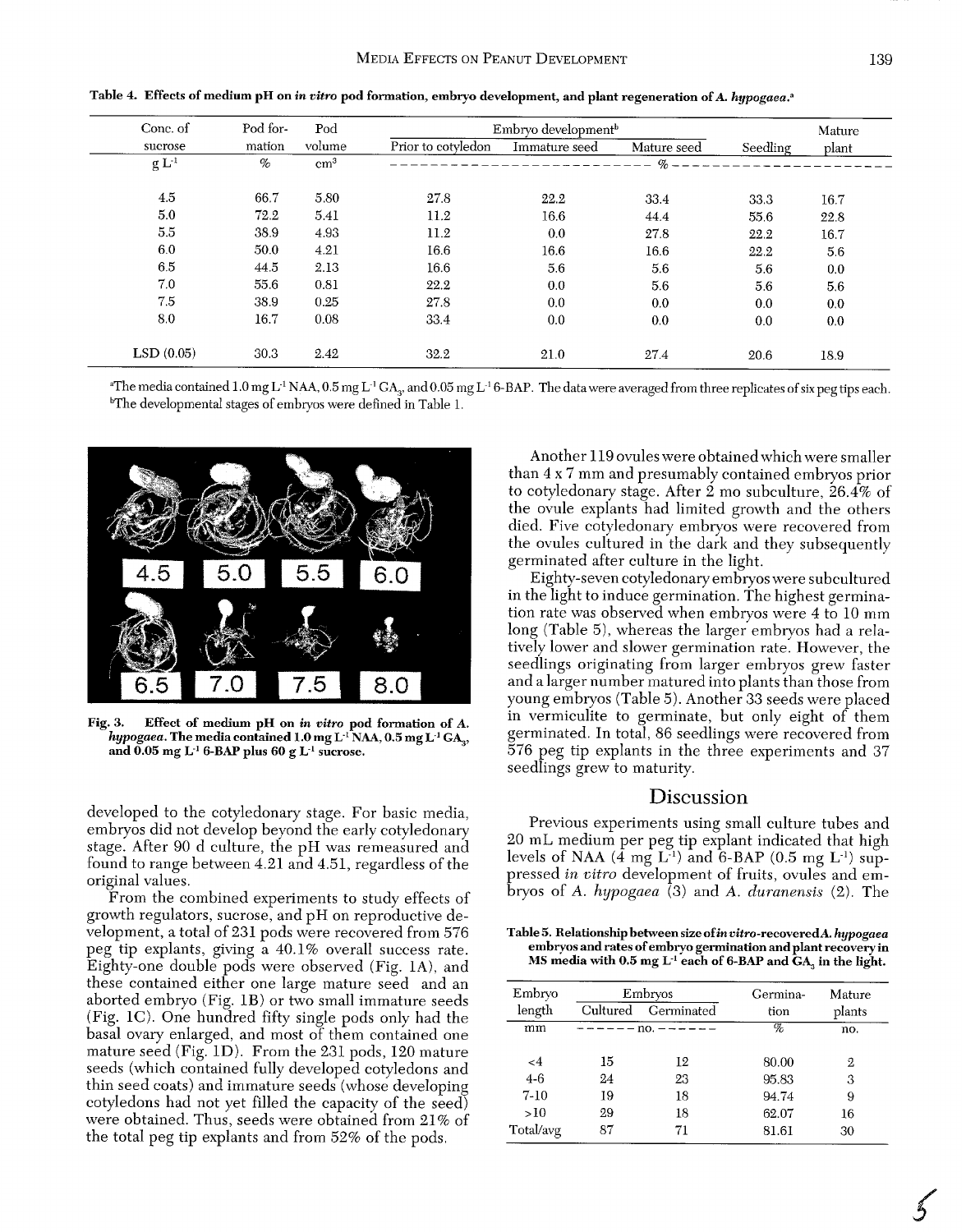results of this experiment using larger culture containers and 50 mL medium further indicated that optimal NAA levels were lower than 2 mg L-'. NAA induced roots which may improve uptake of nutrients from media and produce endogenous hormones (19). GA, at the tested levels did not have significant effects on in vitro pod formation, embryo development, root or callus formation. Increased 6-BAP induced large amounts of callus which may have negatively affected in vitro reproductive development. Thus, addition of exogenous 6-BAP and GA, is not believed to be necessary for peanut peg tip culture of explants generated from selfed A. hypogaea.

Peg tip explants cultured on the basal medium also produced many pods and seeds when greater amounts of medium and culture space were provided as compared with previous experiments (3), where very few pods and seeds were obtained in basal medium when 2.5 x 15-cm culture tubes were used. Because peg tip explants consisted of embryos, ovules, ovary, meristem, and other tissues, they likely produced endogenous phytohormones. When an adequate nutrient supply was available, the levels of phytohormones already existing and synthesized in situ in peg tissues were apparently sufficient to induce in vitro growth and development along a parallel pattern as occurs in vivo.

Since the peg tip explants were cultured in the dark for the long period of 90 d, the only energy source for the tissues was sugars from the medium. In a previous experiment using small culture tubes, both pod and embryo development was observed, but the success rate for obtaining pods was relatively low at 10.2% (3). In this experiment using larger culture containers and more medium, a greater number (40.1% of pegs forming pods) and larger pods were observed, as well as enhanced embryo development. Thus, if variables other than container size did not affect the results between this and previous experiments, then a large quantity of nutrients and more culture space appears to be beneficial for in vitro reproductive development of peanut. In addition to container size, the only other known differences between previous experiments and this study were in the type of top used to seal the containers. Moss et al.  $(8)$ used parafilm around the edges of small petri dishes and Fenget al. (3) used an air permeable cap, whereas screwon lids were used in this experiment. Significant differences in the gaseous atmosphere could have been present by the end of 90 d, and further testing is needed to discover the influence of gases on embryo development. Because pods and seeds developed at concentrations both above and below the  $60 g L^{-1}$  optimum level, sucrose and additional factors likely affected in vitro reproductive of peanut.

This experiment also indicated that the reproductive responses were variable if the sucrose concentration was changed. Optimal levels of sucrose for in vitro ovary enlargement and embryo development of peanut were between 60 and 105 g  $L^{-1}$ . Young and Brown (21) found that osmotic potentials of Phaseolus vulgaris L. embryo sacs were between 3 to 10% sucrose-equivalent. If the same is true for peanut, then the adverse effects of high sucrose concentrations may be attributed to unfavorable osmotic potential.

In a previous experiment  $(3)$ , 0.5 or 2.0 mg L<sup>-1</sup> NAA produced many pods and greater embryo development, and a very low frequency of pod formation and ovule growth was observed in basal medium. In this experiment, however, 2.0 mg L-' NAA was not beneficial for pod and embryo development, and the control medium produced many large pods and cotyledonary embryos. Thus, the changes in nutrient and environmental conditions within the culture container can greatly alter the need of growth regulators and the responses of tissues to growth regulators.

Zamotailov (22) reported an increase in basicity of the protoplasm in peanut embryo sacs after soil penetration by pegs. Shenk  $(18)$  assumed that a shift toward a higher oxidation state would favor fruit enlargement, thus an increased acidity would restrict growth. The results of the present experiment, however, indicated that increased acidity in the initial medium favored in vitro fruit enlargement and embryo development. Decreased pH is believed to benefit uptake of nitrogen and carbohydrates and transport across the cell plasma membranes (15).

Only eight out of 33 mature seeds germinated in vermiculite without addition of plant growth regulators. This suggests that in vitro-recovered seeds were dormant. Dormancy was broken by adding  $0.5$  mg  $L^{-1}$  each of 6-BAP and GA, to MS media for 13 of 17 seeds. Developing embryos at the cotyledonary stage had higher frequencies of germination than developed embryos, but only weak seedlings resulted after germination. It appears that embryos were becoming more dormant as they matured and, although dormancy makes in vitro experiments more complex, it may be beneficial for development and long-term growth.

## Literature Cited

- 1. Bajaj, Y. P. S., P. Kumar, M. M. Singh, and K. S. Labana. 1982. Interspecific hybridization in the genus *Arachis* through embryo culture. Euphytica 31:365-370.
- 2. Feng, Q. L., H. E. Pattee, and H. T. Stalker. 1994. *In vitro*  reproductive development of a diploid wild species, *Arachis duranensis.* Peanut Sci. 21:139-143.
- 3. Feng, Q. L., H. T. Stalker, H. E. Pattee, and T. **6.** Isleib. 1995. Arachis hypogaea plant regeneration through *in vitro* culture of peg tips. Peanut Sci. 22:129-135.
- 4. Gamborg, 0. L., R. A. Miller, and K. Ojima. 1968. Nutrient requirements of suspension cultures of soybean root cells. Exp. Cell Res. 50:151-158.
- 5. Gregory, M. P., and W. C. Gregory. 1979. Exotic germ plasm of Arachis L. interspecific hybrids. J. Hered. 70:185-193.
- 6. Halward, T. M., and H. T. Stalker. 1987. Incompatibility mechanisms in interspecific peanut hybrids. Crop Sci. 27:456-460.
- 7. Johansen, E. L., and B. W. Smith. 1956. *Arachis hypogaea* x *A. diogoi* embryo and seed failure. Amer. J. Bot. 43:250-258.
- Moss, J. P., H. T. Stalker, and H. E. Pattee. 1988. Embryo rescue in wide crosses in *Arachis.* 1. Culture of ovules in peg tips of *Arachis hypogaea.* Ann. Bot. 61:l-7.
- Murashige, T., and F. Skoog. 1962. A revised medium for rapid growth and bioassays with tobacco tissue cultures. Physiol. Plant. 15:473-497.
- 10. Ozias-Akins, P., **C.** Singsit, and W. D. Branch. 1992. Interspecific hybrid inviability in crosses of *Arachis hypogaea* x *A. stenosperma*  can be overcome by *in vitro* embryo maturation or somatic embryogenesis. J. Plant Physiol. 140:207-212.
- 11. Pattee, H. E., and H. T. Stalker. 1992. Embryogenesis in reciprocal crosses of *Arachis hypogaea* cv. NC 6 with *A. duranensis* and